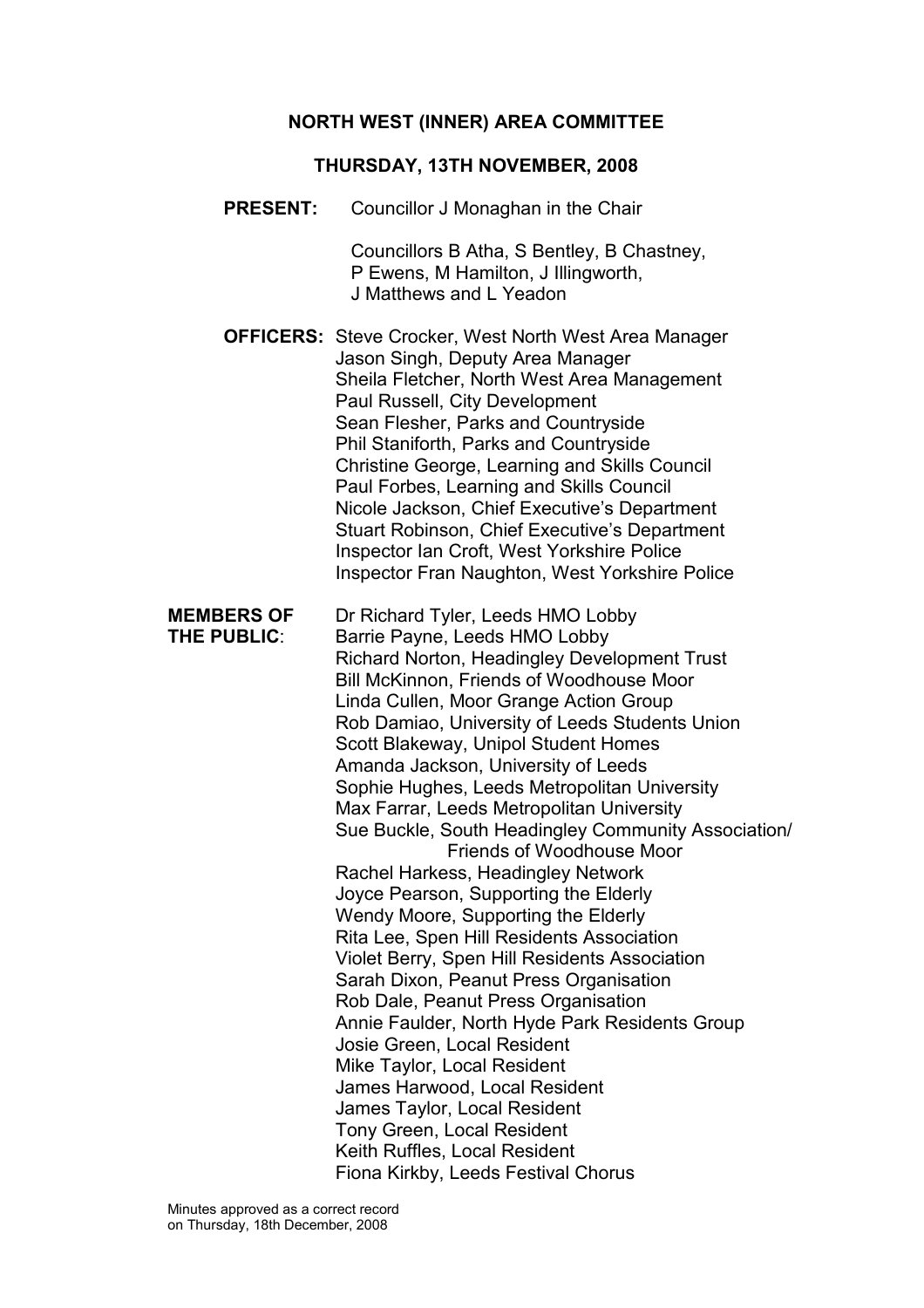Norman Bell, Leeds Symphony Orchestra Alan West, Leeds Symphony Orchestra Audrey West, Leeds Symphony Orchestra M Walsh, Willows Residents Association

### 39 Chair's Opening Remarks

The Chair welcomed everyone to the November meeting of the North West (Inner) Area Committee held at South Parade Baptist Church, Kirkstall Lane, Headingley, Leeds 6.

He made reference to a public open forum in relation to a 'Drugs and the Community Workshop' which was held prior to the Area Committee. He thanked all those concerned for their input and valuable contribution to the open forum.

In concluding, he informed the meeting that Sheila Fletcher, North West Area Management would be transferring to the South Area Management office with effect from January 2009. On behalf of the Area Committee, he thanked her for her support since August 2008.

40 Exempt Information - Possible Exclusion of the Press and Public RESOLVED – That the public be excluded from the meeting during consideration of the following parts of the agenda designated exempt on the grounds that it is likely, in the view of the nature of the business to be transacted or the nature of the proceedings, that if members of the public were present there would be disclosure to them of exempt information so designated as follows:-

Appendix 1 to the report referred to in Minute 54 under the terms of Access to Information Rule 10.4(3) on the grounds that this document disclosed information on how discounts could be applied to the various groups. In these circumstances it was considered that the public interest in maintaining the exemption in relation to this appendix outweighs the public interest in disclosing the information by reason of the fact that by disclosing these details, information relating to the financial affairs of the named groups would become public knowledge, which could have a detrimental impact on the organisations.

## 41 Declarations of Interest

The following personal interests were declared:-

- Councillor J Illingworth in view of him renting a Council owned allotment which was located a few metres from the proposed BMX site on Kirkstall Road – Open Forum (Agenda Item 7) (Minute 44(c) refers)
- Councillor S Bentley in view of her daughter who had attended musical instrument classes at the West Park Centre – West Park Centre (Agenda Item 10) (Minute 45 refers)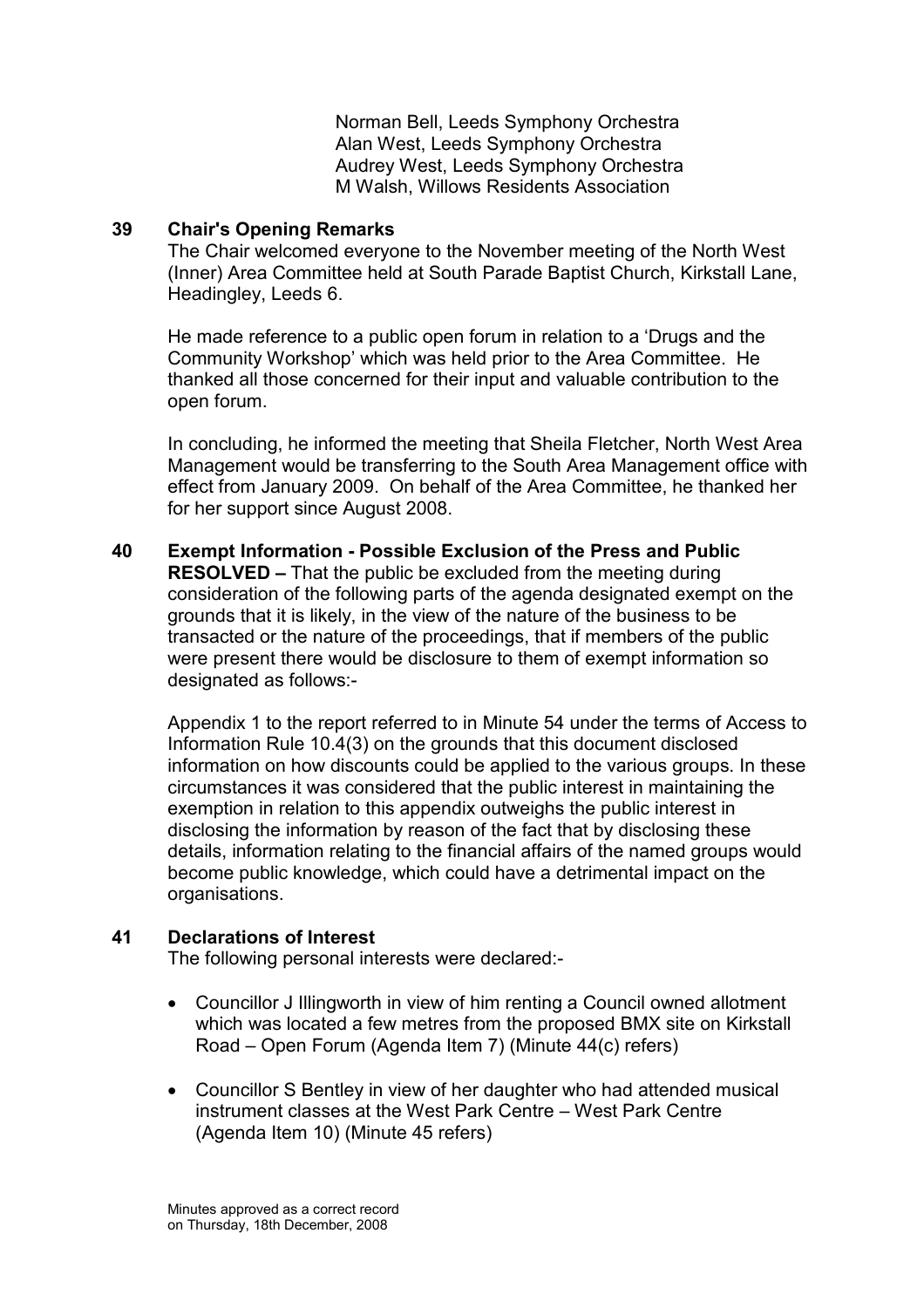• Councillor J Illingworth in his capacity as a Director and Company Secretary of Kirkstall Valley Park – Well-being Report (Agenda Item 14) (Minute 53 refers)

### 42 Apologies for Absence

Apologies for absence were received on behalf of Councillor J Chapman, Councillor L Rhodes-Clayton and Councillor K Hussain.

### 43 Deputation regarding the West Park Centre

The Committee received a deputation from a spokesperson representing each of the following five local Residents' Groups; namely Moor Grange Action Group; Spen Hill Residents' Association; West Park Residents' Association; West Park Fields Action Group and Supporting The Elderly People. The deputation made specific reference to the proposed disposal of the West Park Centre and requested the Area Committee to support the retention of West Park Centre for community use and West Park playing fields as Green Belt, Urban Green Corridor and Urban Green Space.

RESOLVED – That the deputation be received and noted.

### 44 Open Forum

In accordance with paragraphs 6.24 and 6.25 of the Area Committee Procedure Rules, the Chair allowed members of the public to make representations or ask questions on matters within the terms of reference of the Area Committee.

(a) Area Delivery Plan 2008/11

 Annie Faulder, North Hyde Park Residents Group referred to the Area Delivery Plan 2008/11 and sought clarification on the consultation process.

 Steve Crocker, West North West Area Manager responded and referred to the Committee's resolution taken on the 31<sup>st</sup> July 2008 and confirmed that it was a three year plan which would be reviewed again in March 2009.

(b) Royal Park School

 Sue Buckle, South Headingley Community Association / Friends of Woodhouse Moor referred to the Royal Park School and enquired on the latest position.

 Steve Crocker, West North West Area Manager responded and outlined the current negotiations and it was agreed to include this issue within the Area Manager's Report for consideration at the next meeting in December 2008.

(c) Proposed Replacement BMX Track within North West Inner Ward Mike Taylor, BMX Group referred to a number of potential sites for a replacement BMX track within the North West Inner ward.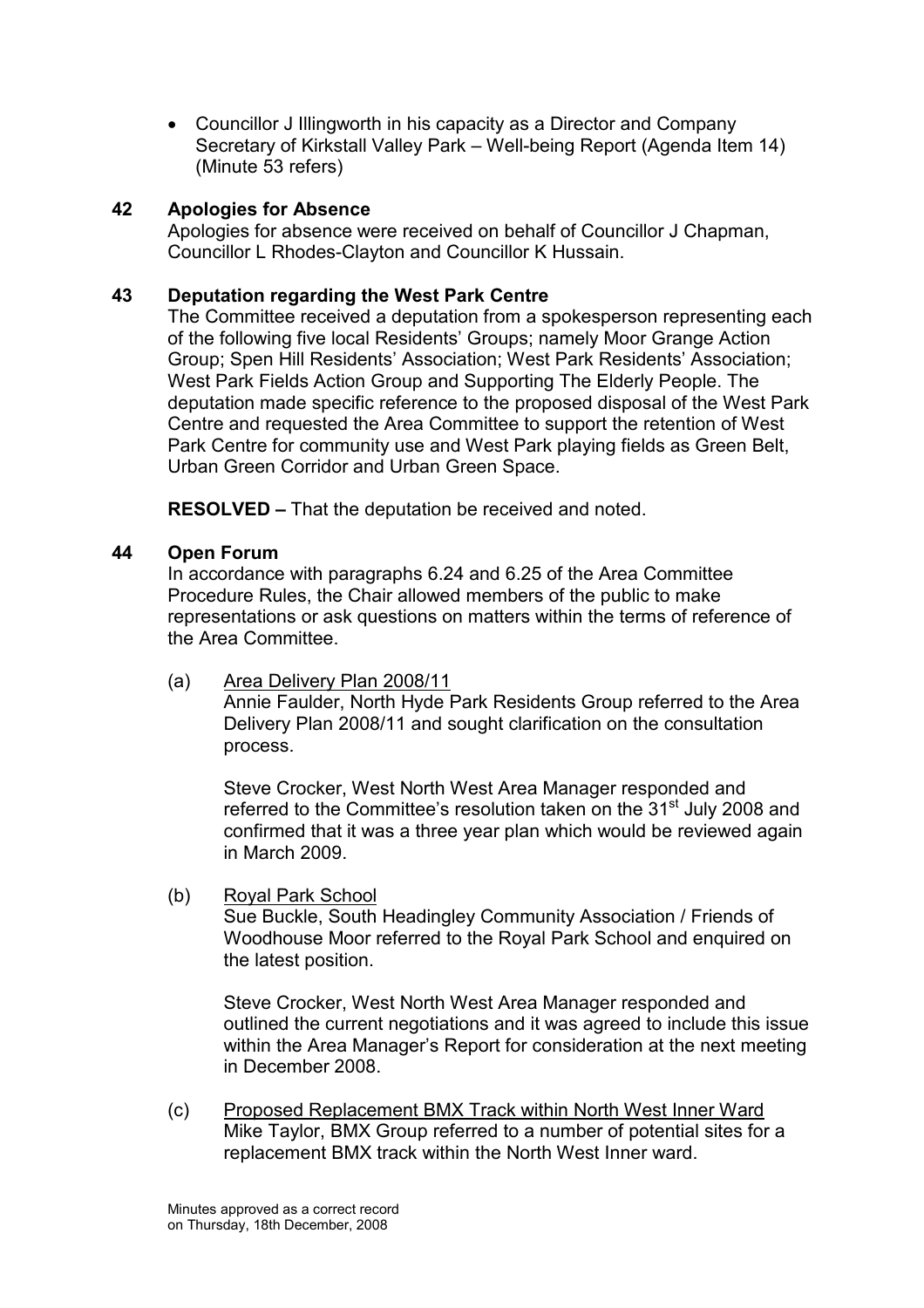Discussion ensued on the proposals outlined and the Area Committee supported the need for a replacement BMX track within the North West Inner ward.

 Sheila Fletcher, North West Area Management responded and agreed to convene a meeting with the relevant ward members, Parks and Countryside and the BMX Group to discuss potential sites, together with developing an action plan.

(d) Waste Disposal Site on Kirkstall Road A local resident referred to the redevelopment of a Waste Disposal site on Kirkstall Road and raised her concerns that local residents had not been consulted.

 Following a brief discussion, Sheila Fletcher, North West Area Management agreed to look into this issue with a report back on progress at the next meeting in December 2008.

### 45 West Park Centre

Referring to Minute 26(a) of the meeting held on  $25<sup>th</sup>$  September 2008, the Director of Environment and Neighbourhoods submitted a report on the West Park Centre.

The report informed Members regarding:-

- the inclusion of the West Park Centre on the list of capital receipts
- the relocation of some existing users of the facility

Prior to Members discussing the content of the report, the Chair allowed a number of local residents, together with representatives from the Moor Grange Action Group. Leeds Symphony Orchestra and West Yorkshire Police to make representations in support of the retention of the West Park Centre and playing fields.

Detailed discussion ensued on the content of the report and it was the consensus of those Members present that the West Park Centre should be retained for use by the local community and city wide arts organisations and to oppose any development of the West Park playing fields.

In concluding, reference was also made to the Council's current disposal list and the Committee agreed to request the Executive Board to remove the building from the disposal list.

### RESOLVED –

- (a) That the contents of the report be noted.
- (b) That this Committee supports the retention of the West Park Centre for use by the local community and city wide arts organisations.
- (c) That this Committee opposes any development of the West Park playing fields and requests the Executive Board to remove the building from the Council's current disposal list.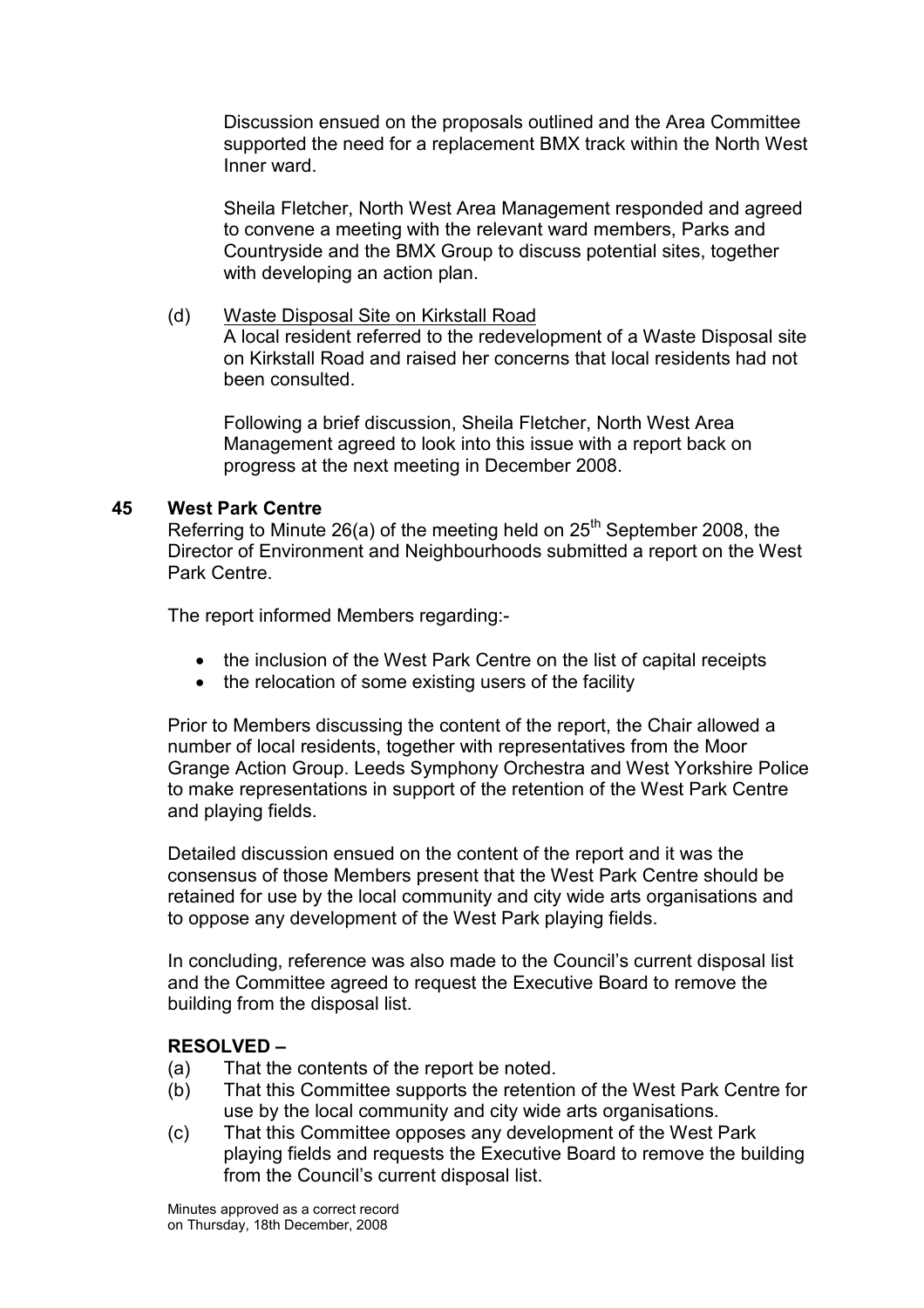## 46 Minutes of the Previous Meeting RESOLVED –

- (a) That the minutes of the meeting held on  $25<sup>th</sup>$  September 2008 be approved as a correct record.
- (b) That the update on matters arising from the previous minutes be noted.

# 47 Matters Arising from the Minutes

(a) Future Plans for Partnership Working (Minute 28(d) refers) Dr Richard Tyler, Leeds HMO Lobby referred to the above issue and sought clarification in relation to the remit of the Shared Housing Group, Central Headingley Strategy Group and the Housing Strategy Group.

 The Chair responded and outlined the following arrangements for the information of the meeting:-

- (i) the Shared Housing Group was a sub group of the Private Rented Sector Strategy Group, with a city-wide remit; though it was not a sub-group of Area Committee, its minutes were submitted to the Committee for information
- (ii) the Central Headingley Strategy Group was established by the Headingley, Kirkstall and Weetwood Community Involvement Team in 2004 to produce Headingley Renaissance. After the publication of the Headingley Renaissance, it ceased meeting, but was re-established by Area Committee on 7<sup>th</sup> December 2006. A meeting of the group would be convened shortly
- (iii) the Housing Strategy Group was established as a sub-group of Area Committee last year in order to develop a housing strategy for the Area of Housing Mix. The next meeting of the group would be held on 18<sup>th</sup> November 2008

# 48 Community Safety Update

(Withdrawn – to be considered at the next meeting in December 2008)

# 49 Forum and Sub Group Update Report

The Director of Environment and Neighbourhoods submitted a report providing Members with full minutes from ward forums and sub groups that have taken place since the last Area Committee, together with further information of future meeting dates for the Committee's forums and sub groups.

Discussion ensued on the contents of the report and appendices.

# RESOLVED-

- (a) That the contents of the report and appendices be noted.
- (b) That this Committee supports the request from the Planning Group to oppose planning applications relating to the Leeds Girls High School sites.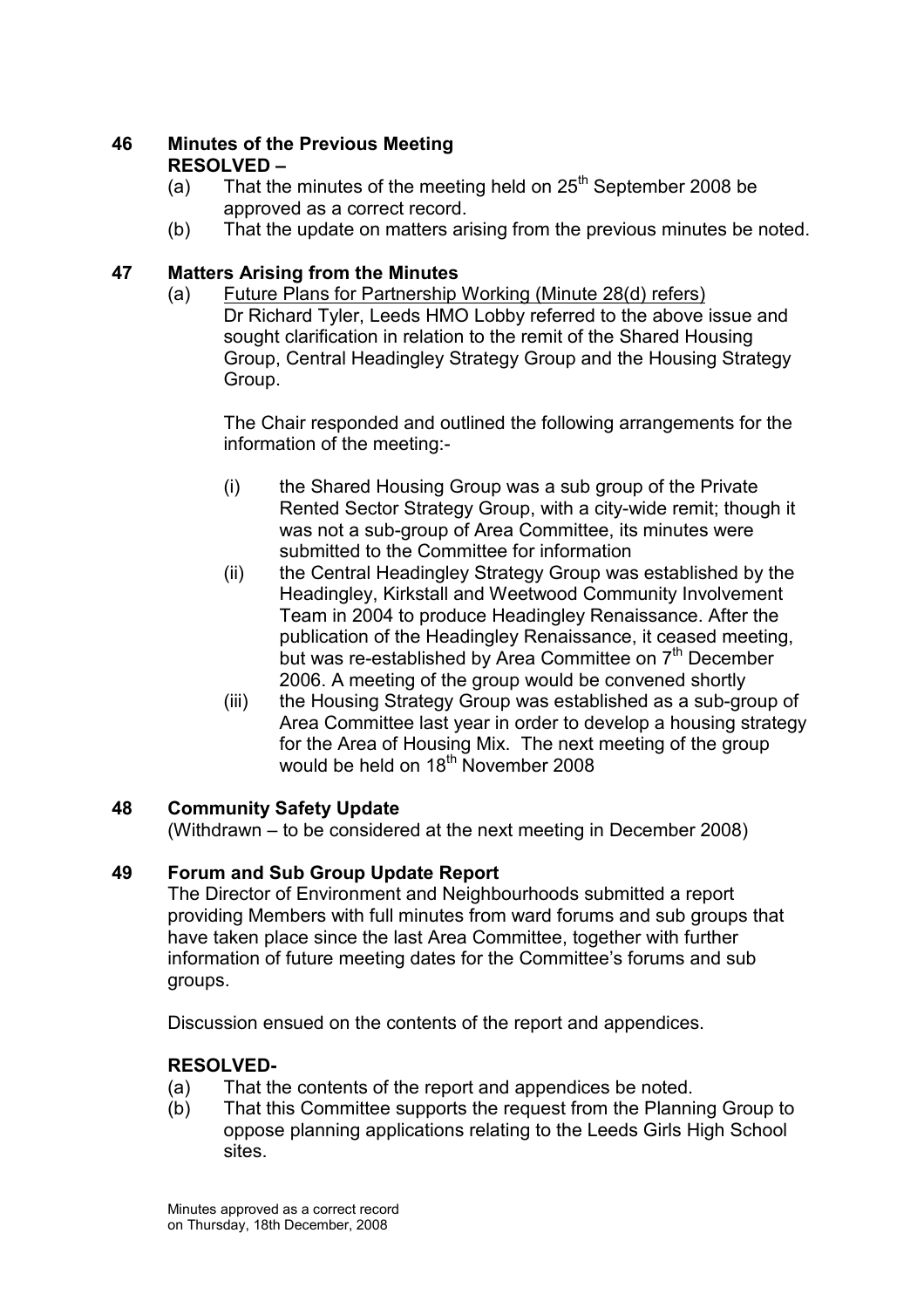(c) That in relation to the Planning Group's request for the Area Committee to consider the benefits of commissioning an Area Action Plan, the Community Planning Officer be requested to investigate a well-being funding proposal in this regard.

### 50 A65 Quality Bus Initiative

The Director of City Development submitted a report on the A65 Quality Bus Initiative.

The purpose of the report was to provide a brief update to Members of the Area Committee on progress with the design and procurement of the A65 Quality Bus Initiative and also seek any comments on these proposals.

Paul Russell, Principal Engineer, Highways Services made a brief presentation on the proposals and responded to Members' queries and comments.

Discussion ensued on the contents of the report.

In summary, specific reference was made to the following issues:-

- the need for detailed plans to be made available within the public arena to encourage community engagement
- the general views of Members that the scheme was not working with specific reference to traffic road noise and the need for noise assessments (The Principal Engineer responded and agreed to follow up individual issues raised via email)
- the need for a demonstration in relation to the traffic signal times at the Willow Road/Kirkstall Road junction (The Principal Engineer responded and agreed to follow up this issue via West North West Area Manager)
- the need for the Committee to address the issue of bus lanes on the A660 at a future meeting

RESOLVED- That the contents of the report and presentation be noted.

#### 51 Woodhouse Moor Park

The Director of Environment and Neighbourhoods submitted a report on Woodhouse Moor Park.

Appended to the report was a copy of a document entitled 'Response to the deputation regarding the provision of Park Wardens and other issues on Woodhouse Moor Park – Report of the Director of City Development' previously considered at the Executive Board meeting on 8<sup>th</sup> October 2008.

Sean Flesher and Phil Staniforth, Parks and Countryside were in attendance and responded to Members' queries and comments.

Discussion ensued on the contents of the report and appendices.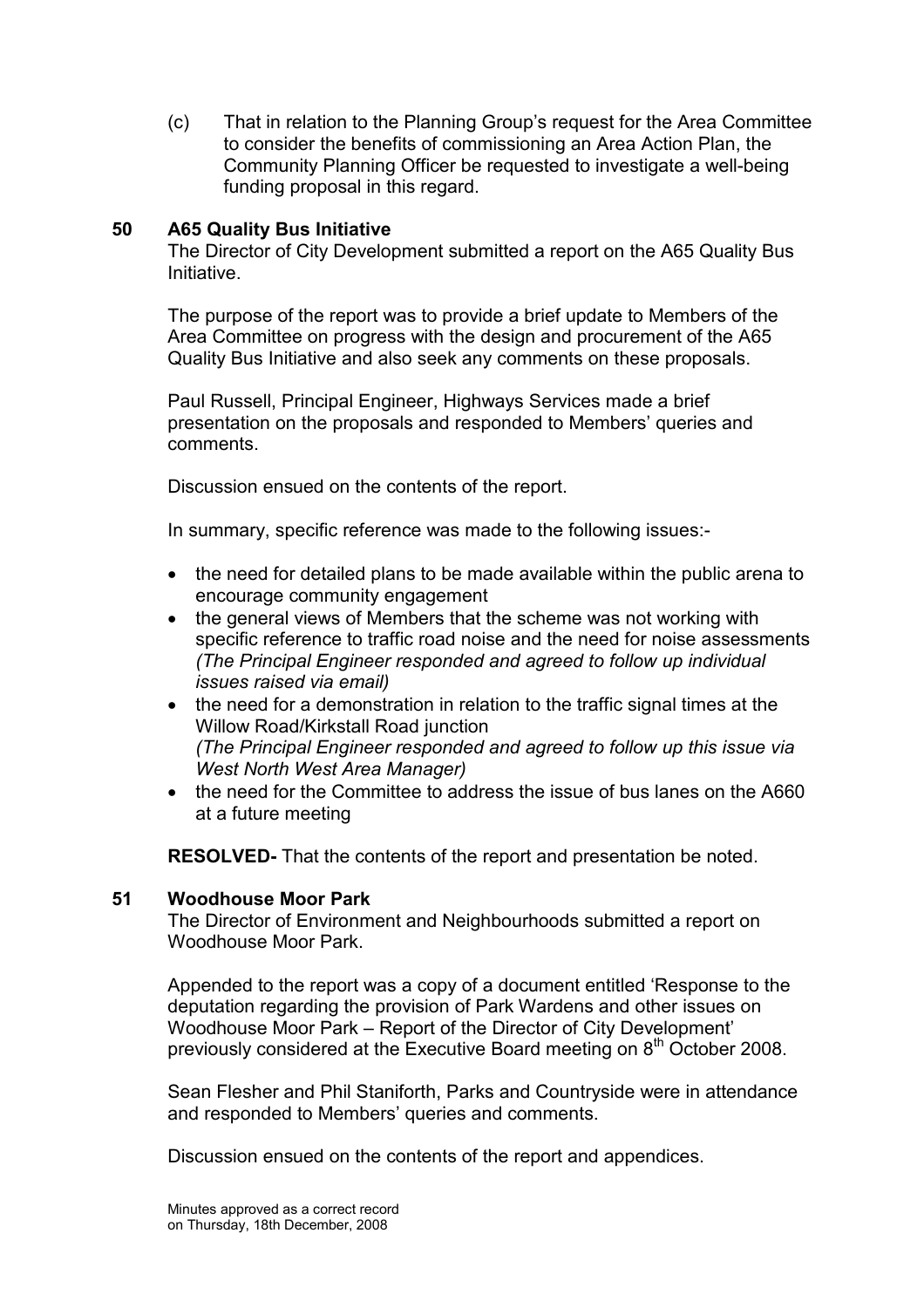In summary, specific reference was made by Members to the following issues:-

- the willingness for the Area Committee to work with Parks and Countryside
- clarification of the Heritage Lottery Fund arrangements
- the need for continued public consultation in this area
- the need to engage all local residents who use the park facilities

### RESOLVED-

- (a) That the contents of the report and appendices be noted.
- (b) That this Committee notes the content of the Executive Board's report and it's implications concerning Woodhouse Moor park.

### 52 Leeds Colleges Merger - Consultation

The Director of Environment and Neighbourhoods submitted a report seeking the agreement from the Area Committee on a process by which it was felt appropriate influence could be made on future delivery of post 16 and adult learning by the new merged college.

The following representatives were in attendance:-

Christine George – Learning and Skills Council Paul Forbes – Learning and Skills Council

Christine George made a brief presentation on the proposed merger and responded to Members' queries and comments.

In response to the presentation, Members supported the proposals outlined, in principle, and noted that future reports would be presented to the Committee on this issue.

### RESOLVED –

- (a) That the contents of the report and presentation be noted.
- (b) That a further report on the outcome of the accommodation/estates review of the new Leeds City College, once completed in 2009 be submitted to this Committee for consideration.

### 53 Well-being Report

The Director of Environment and Neighbourhoods submitted a report on the Well-being budget, together with monitoring updates for quarters 1 and 2 on Well-being projects funded during 2007/08 that have previously not been completed and 2008/09.

Appended to the report were copies of the following documents for the information/comment of the meeting:-

- (a) Breakdown of Revenue Spend by theme 2008/09 (Appendix 1 refers)
- (b) Breakdown of Capital Spend by theme 2008/09 (Appendix 2 refers)